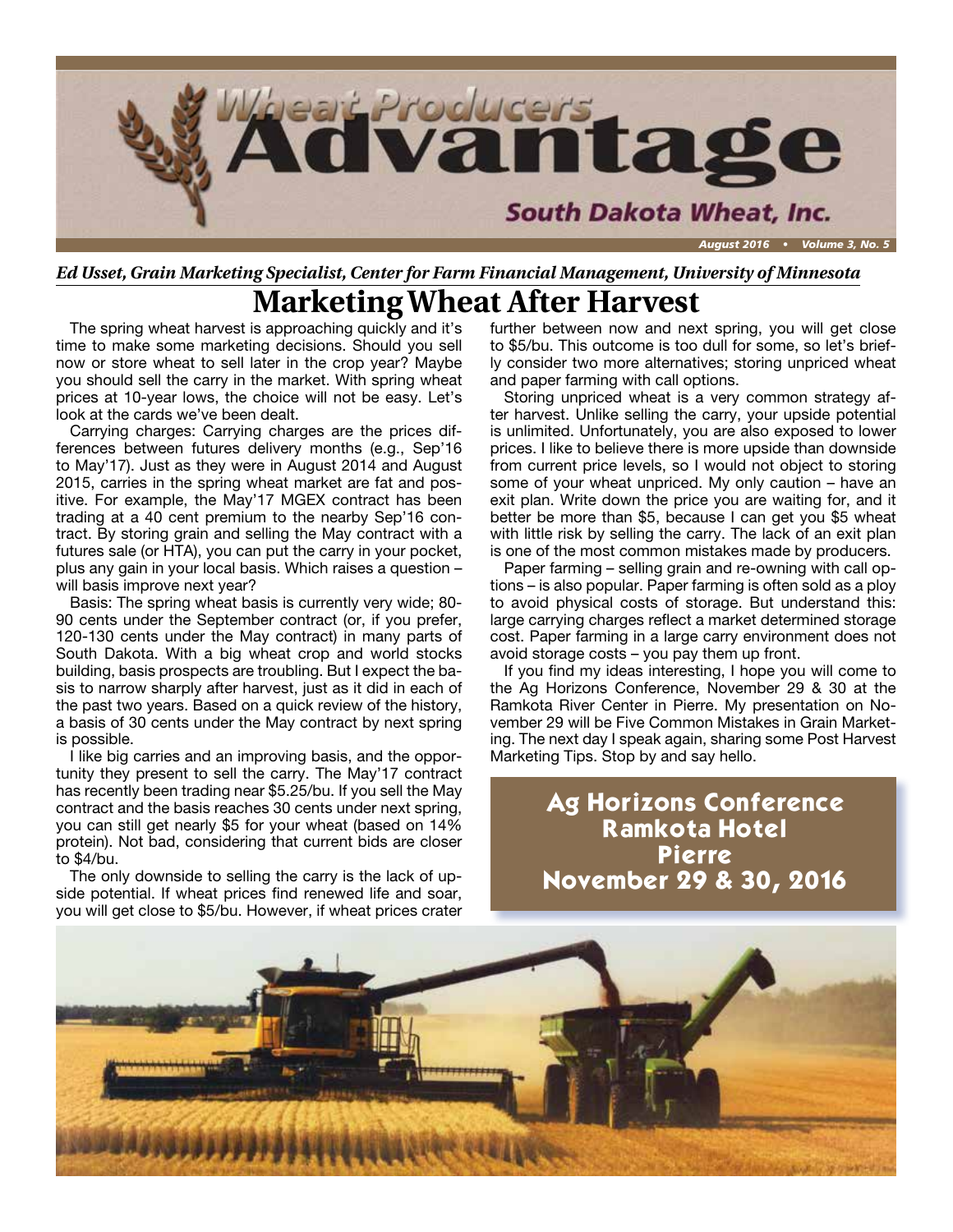

**One Strong Voice** 

### **Directors** DISTRICT 1

Shannon DePoy, Lantry

DISTRICT 2 Julian Roseth, Midland

DISTRICT 3 Tanner Handcock, Wall

DISTRICT 4 Doug Simons, St. Lawrence

DISTRICT 5 Todd Mangin, Gettysburg

> DISTRICT 6 **Open**

DISTRICT 7 Paul Hetland, Mitchell

Caren Assman, Executive Director PO Box 667 Pierre, SD 57501 Office: (605) 224-4418 www.sdwheat.org wheatinc@midco.net





Reid Christopherson, Executive Director Office: (605) 773-4645 Chet Edinger, Mitchell Tregg Cronin, Gettysburg Terry Hand, Midland Clinton Vanneman, Ideal Leo Warrington, Bristol



**Reid A. Christopherson, Executive Director**

# **SOUTH DAKOTA – 2016 WHEAT VARIETY SURVEY As of August 2, 2016**

### **WINTER WHEAT**

- 123,569 acres reported
- 1,070,000 acres harvested (estimate)
- 11.5% response
- 195 responses

### **SPRING WHEAT**

- 91,919 acres reported
- 950,000 acres harvested (estimate)
- 9.7% response

### **ALL WHEAT**

- 215,488 acres reported
- 2,020,000 acres harvested (estimate)
- 10.7% response

### **THE TOP REPORTED WINTER WHEAT VARIETIES PLANTED:**

- SY Wolf (AgriPro 2012) =  $32.0\%$
- Ideal (SD 2011) =  $16.1\%$
- Redfield (SD 2013) =  $14.4\%$
- AP503 CL2 (AgriPro 2008) = 8.3%
- Overland (NE 2007) =  $7.0\%$
- Lyman (SD 2008) =  $6.5\%$

### **THE TOP REPORTED SPRING WHEAT VARIETIES PLANTED:**

- Prevail (SD 2013) =  $24.9\%$
- Forefront (SD 2011) =  $14.4\%$
- Advance (SD 2011) =  $14.3\%$
- Select (SD 2009) =  $8.2\%$
- Focus (SD 2015) =  $5.7\%$
- Brick (SD 2008) =  $5.5\%$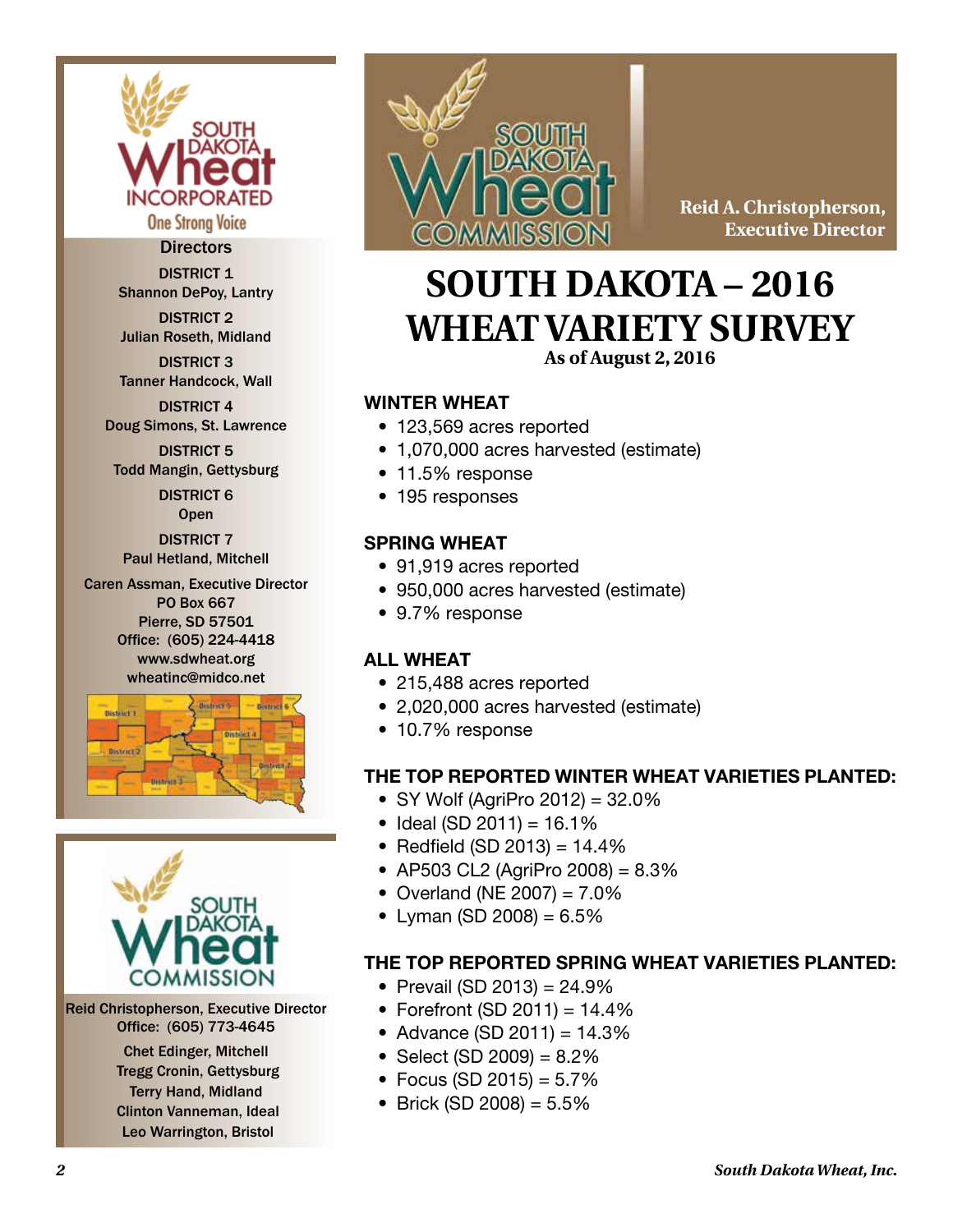

### **Marshall Secures Victory in Primary Over Incumbent Huelskamp**

Dr. Roger Marshall from Kansas' First district won the primary against three-term incumbent Rep. Tim Huelskamp, after a closely-followed race. Marshall, endorsed by the National Association of Wheat Growers (NAWG) and several other national and state agriculture groups, won with 57 percent of the vote to secure himself the candidacy. Marshall's victory in the primary is an important step forward in reclaiming a House Agriculture Committee seat for Kansas' First district. The "Big First" is the largest wheat-producing Congressional district in the country but has not had a voice there in nearly four years.

 "Marshall's victory in this primary is emblematic of the desire for true agriculture representation in Washington, D.C.," says NAWG Vice President and Kansas' First district farmer David Schemm. "He has demonstrated that he can work with Kansas farmers, listen to our needs, and be our effective advocate in Congress. NAWG looks forward to the opportunity to work with Dr. Marshall to secure a seat on the House Ag Committee, because the current fragile farm economy illustrates how important a functional Farm Bill is to rural America. We are thrilled to have backed a candidate who understands the needs of Kansas' and U.S. wheat farmers and shown that he is willing to do even more for them in the upcoming Farm Bill."

#### **GMO Bill Signed into Law by POTUS**

President Barack Obama signed the GMO labeling bill on July 29, 2016. This historic bill will require the mandatory labeling of food that contains genetic engineering. The legislation gives food producers the option to either label their products with wording or a symbol, or to provide a smart phone accessible digital QR code that when scanned, discloses information concerning whether the food contains ingredients made with biotechnology. The newly signed law will preempt a potential patchwork of state-based GMO labeling laws that could've caused chaos in the national food manufacturing and distribution system. With the President's signature, the next step will be implementation of a national labeling system by the U.S. Department of Agriculture.

### **EPA Science Panel Does Not Have Confidence in Chlorpyrifos Study**

Earlier this year, NAWG signed on to a letter to the Environmental Protection Agency (EPA) Administrator Gina McCarthy regarding EPA's swift action to use one study to determine safe levels of exposure to chlorpyrifos. EPA convened a Scientific Advisory Plan (SAP) to review the study and that SAP has now concluded that the agency should not rely on an epidemiological study to set the safe levels of exposure for the pesticide, which is one of the most commonly used pesticides, proven to be safe and effective for an array of commodities. In NAWG's letter to

the EPA, we emphasized that the EPA should not move forward with changing decades of regulatory practice without properly considering the science-based data and efficacy of past regulatory practices. NAWG supports the review of crop protection tools based on sound science and transparent procedures, ensuring that growers have access to a variety of crop protection tools. EPA's recent actions call into question their adherence to a consistent, transparent regulatory process.

### **NAWG Welcomes Registration of New Wheat Herbicide**

A new low application rate wheat herbicide, Quelex, developed by Dow AgroSciences, has been approved by the U.S. Environmental Protection Agency, allowing the company to move forward with marketing the product. Containing the active ingredient Arylex, Quelex is the first product with a new active ingredient presented to the herbicide market for wheat production in over twenty years. Due to a lack of herbicide residue left on the crop after application, producers will have newfound flexibility for their crop rotation programs. This increased crop rotation flexibility will provide wheat growers with choices that will help them to improve soil condition; reduce weed, insect and disease pressure; enable successful conservation tillage and enhance our flexibility in seed variety selections.

## **New Research Reveals Future**

#### **of Wheat Genetics**

By analyzing tissue algorithms, research teams from Kansas State University, Manhattan, Kansas, and the International Maize and Wheat Improvement Center have developed a way to select new varieties of wheat without having to invest the money and effort into producing the grain to test. New research has shown that breeders can look at DNA from a single plant and predict the ideal milling and baking characteristics it would contain. Before mapping out the entire wheat genome, breeders had to make educated predictions based off of the available metrics. Now that the genome is mapped, geneticists can select traits based off of new prediction models. "Quality is difficult to select for because historically you couldn't assess a wheat variety's quality characteristics until you had a certain amount of grain that you could test and, you can't get that amount of grain to mill and bake without putting a lot of money and effort into getting it." said Kansas State professor Allan Fritz. NAWG applauds this exciting ground-breaking research done by these teams and looks forward to the new varieties to come forth. This highlights the importance of the mapping of the wheat genome that was announced earlier in the year by the International Wheat Genome Sequencing Consortium. Higher yields paired with higher quality in a wheat crop can help ensure a safe and sustainable global food source for years to come.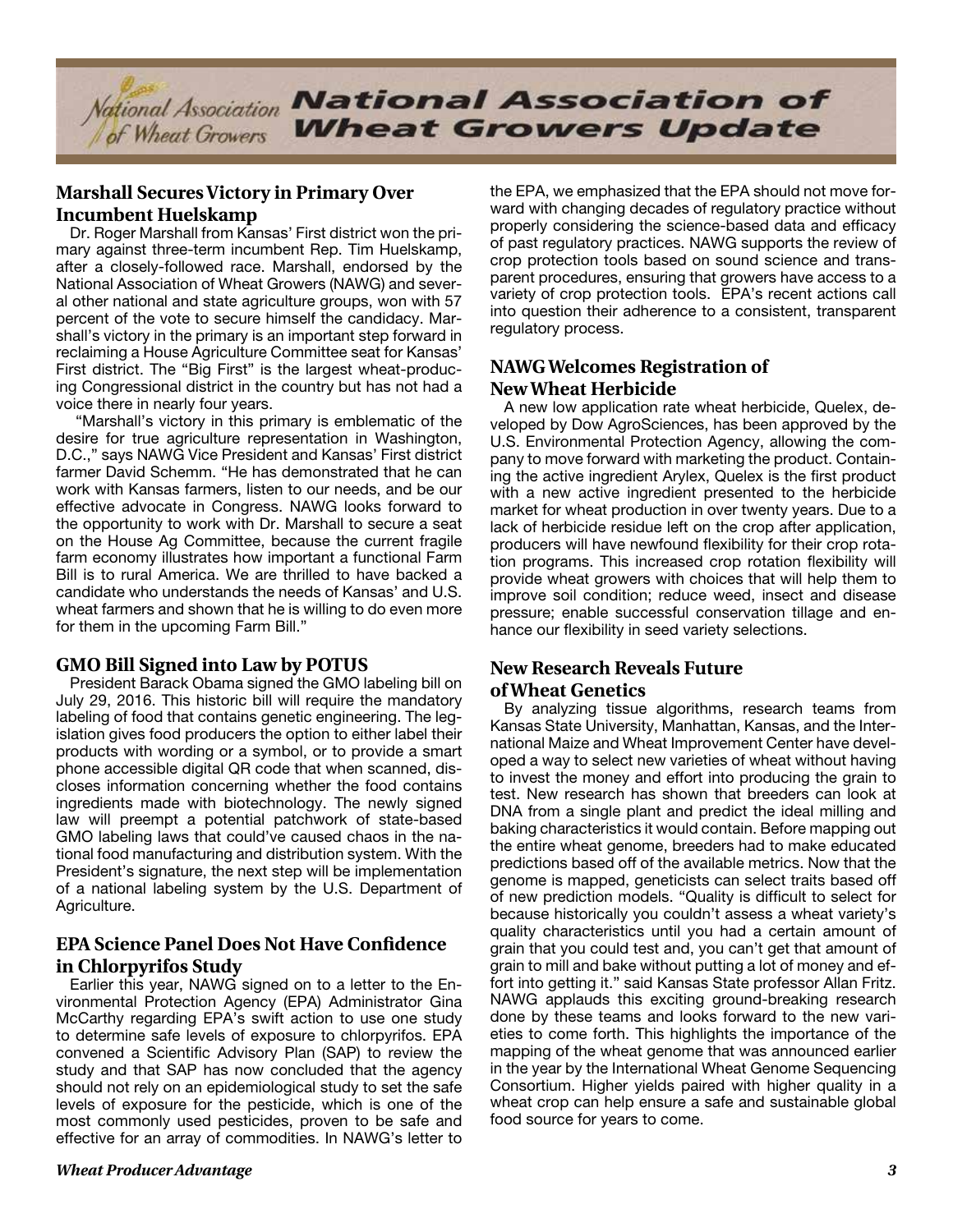# **Hard Red Winter Wheat Update**

#### *Hard Red Winter*

The 2016 HRW harvest continued to make significant progress in most of the states and is well ahead of the five-year average for this date. Harvest is complete from Texas north to Nebraska. Areas of the Pacific Northwest, Montana and Wyoming received some rains showers and hail this week. Harvest in Wyoming is 85% complete with yields ranging from 25 bu/ac (1.7 tons/ha) to over 50 bu/ ac (3.4 tons/ha) and average test weight above 60 lb/bu (78.9 kg/hl). Montana is reporting average yields with protein generally ranging from 11.5% to 12.5%. HRW harvest in Washington is estimated to be 80% complete. Yields are higher than normal and proteins average about 12%. For Oregon and Idaho, harvest progress estimates of 48% and 17%, respectively, are for all winter wheat, which includes both soft white and HRW.

There are now 385 of 530 samples in the lab. The average test weight of 60.6 lb/bu (79.7 kg/hl) did not change this week. It is still well above the minimum for U.S. Grade No. 1 HRW and well above the 59.3 lb/bu (78.0 kg/hl) final overall average last year. The thousand kernel weight (TKW) dropped slightly this week from 32.1 grams to 32.0 grams, but is still very good and well above last year's final average of 29.8 grams. The falling number (FN) value of 395 seconds this week is essentially unchanged compared with 397 seconds last week and 400 seconds last year. The average protein also dropped slightly to 11.1% compared with 11.2% previously. However, preliminary testing indicates that the lower protein quantity has not affected the protein quality. As reported last week, more extensive rheological and baking tests to be done over the next few weeks will help to define the functional quality of this crop.

|               |         | <b>WHEAT DATA</b> |                     |      |                      |         |      |     | <b>GRADE FACTORS</b> |                    |       |     |        |     | Final   |  |
|---------------|---------|-------------------|---------------------|------|----------------------|---------|------|-----|----------------------|--------------------|-------|-----|--------|-----|---------|--|
|               | Samples |                   | Moisture<br>Protein |      | Dry Basis<br>Protein | Dockage | TKW  | FN  | Grade                | <b>Test Weight</b> |       | FM  | Damage | S&B | Defects |  |
|               | Tested  | Expected          | %                   | %    | %                    | %       | gm   | sec |                      | lb/bu              | kg/hl | %   | %      | %   | ℁       |  |
| This<br>Week  | 385     | 530               | 11.3                | 11.1 | 12.6                 | 0.6     | 32.0 | 395 | 1 HRW                | 60.6               | 79.7  | 0.2 | 0.2    | 0.9 | 1.3     |  |
| Last<br>Week  | 282     | 530               | 11.5                | 11.2 | 12.7                 | 0.5     | 32.1 | 397 | 1 HRW                | 60.6               | 79.7  | 0.2 | 0.3    | 0.8 | 1.3     |  |
| 2015<br>Final | 499     | 499               | 11.1                | 12.3 | 14.0                 | 0.7     | 29.8 | 400 | 2 HRW                | 59.3               | 78.0  | 0.1 | 0.4    | 1.2 | 1.7     |  |

*Hard Red Winter* **Hard Red Winter** 



Results shown represent all samples collected through this and last week respectively.

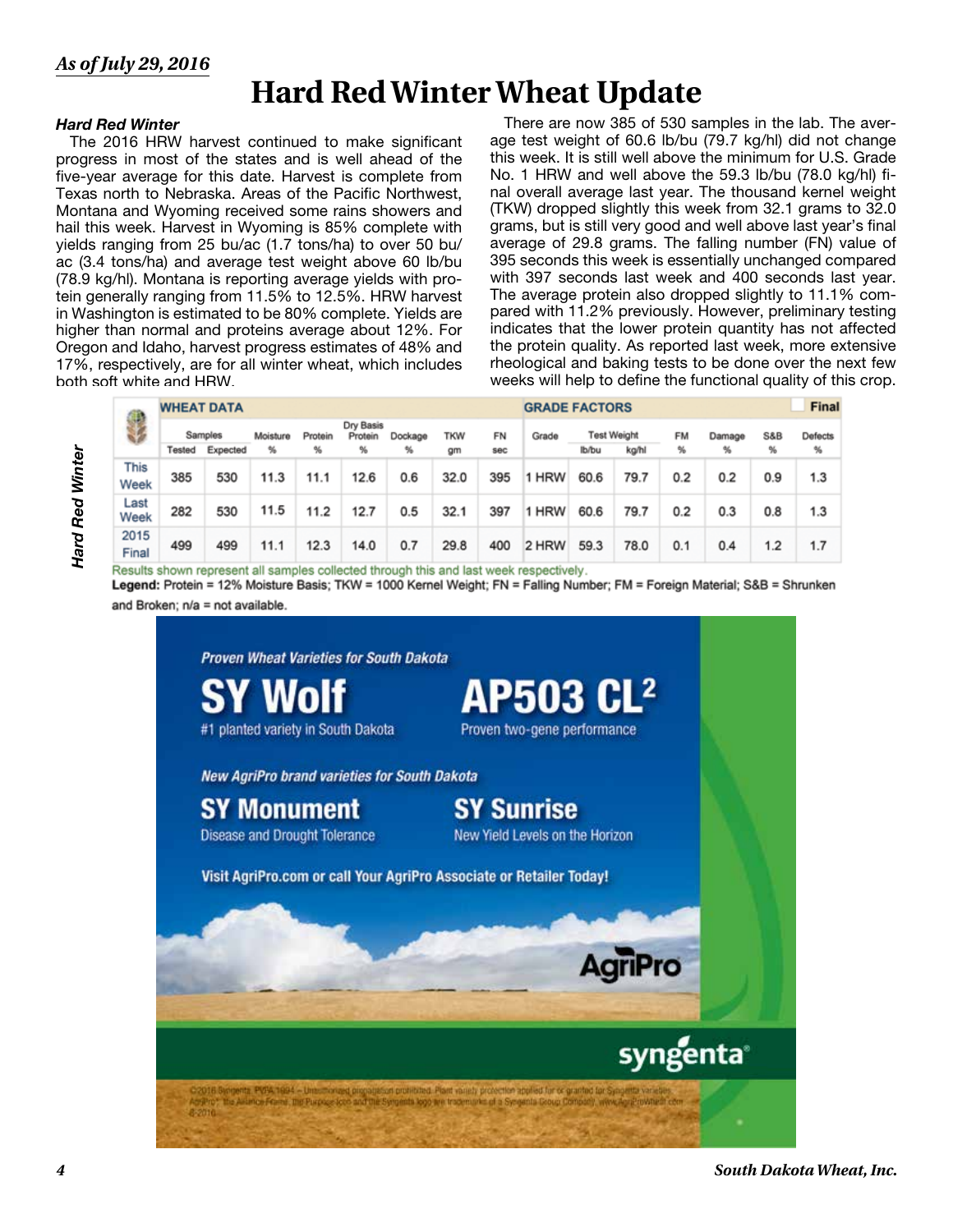# **District Updates**



with the protein around 10 – 11%. A late frost hurt the yield. Spring wheat harvest is only one-half complete but looks to be around 30 to 35 bushels per acre for an average with 11% protein.

### **District 2 — Julian Roseth**

Hail hit much of the District—maybe as much as half. The hailed out winter wheat ranged from 20 – 30 bushels per acre and what the hail missed was up to 90 bushels per acre. The protein averaged under 10 to 11%. Spring wheat averaged 45 – 55 bushels per acre and the protein was between 13.5 and 14.5%.

#### **District 3 — Tanner Handcock**

The wheat in district 3 seemed to yield pretty good from what I have been hearing (45-55 bu. Avg.). With that being said, I think that there were some issues with the quality in areas! I have been hearing updates of producers that yielded ok but had low protein and low test weight. Then the next producer had great protein and great test weight, it was hit or miss.

#### **District 4 – Doug Simons**

Winter wheat was in the low 70s bushels/acre with good test around 62lb/ bushels. No specific quality problems but low protein. Spring wheat yields were in the mid 60s range bushels/per acre. Good test wt. 64 lbs/bu. Also no quality problems but low protein as well.

### **District 5 — Todd Mangin**

In District 5 winter wheat was between  $-54 - 64$  lbs/ bu with the average at 61, yield ranged from 35 – 90 bu

per acre with the average at 70 and protein was between 7 – 16 with the average at 11.5. Spring wheat was between 57 – 64 lbs/ per bushel, yield was between 30 – 80 with the average at 60 and protein ranged between 11 -17.5 with the average at 13.8.

### **District 7 — Paul Hetland**

Harvest in the area is complete with yields above average to well above average. Quality was good overall with the exception of protein which varied from the upper 9's to the low 13's. Recent moisture creates an opportunity to plant cover crop on harvested acres to enhance soil health.

### **SDSU Wheat Report**

"SD winter wheat is expected to have average yield of 54 bu/ac based on USDA NASS 2015 July 12 reports. In SDSU trials the initial data from nine locations is showing promising results with average yield in the trials being 71 bu/acre. With mild winter and no winter kill the cultivars average yield over all locations ranged from 57 bu/acre to 79 bu/acre. Of the cultivars grown widely in South Dakota the top five yielding varieties seem to be SY Wolf, WB Grainfield, Redfield, Lyman, and Overland. The test weight ranged from 53.8 to 59.1 lb/bu and the average test weight was 56.7 lb/bu, lower than the average in SD, likely because of terminal heat stress. Even though there are reports of lower protein content in winter wheat this year, SDSU trials analyzed till now have protein content ranging from 12.4% to 13.8%, with an average of 13.1%".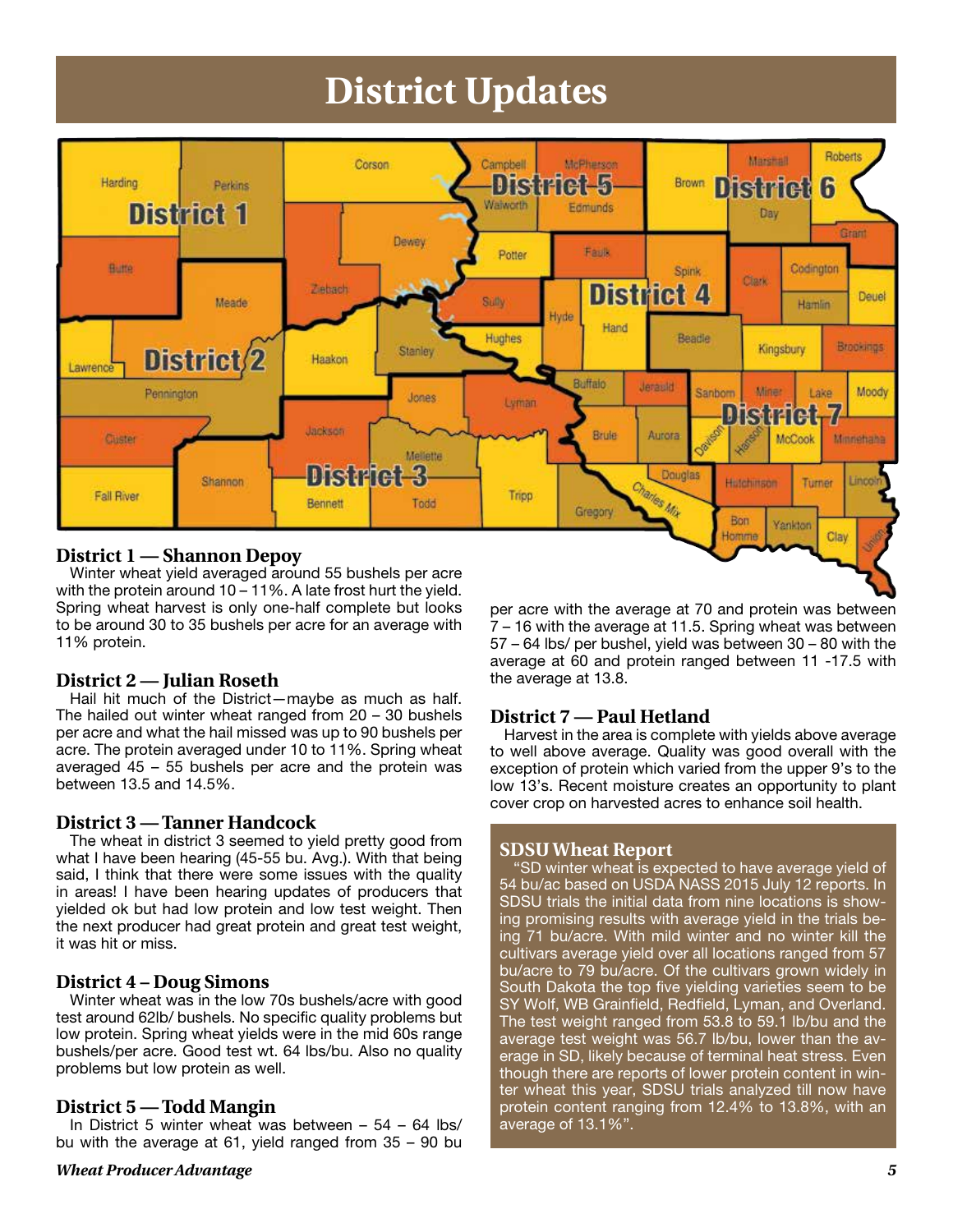# **Do Carbohydrates and Wheat Make You Fat?**

Do carbohydrates and wheat make you fat? If you believe in science, follow along and learn about all the research that proves otherwise.

Around the turn of the 20th century, wheat consumption averaged about 200 lbs. per person annually and we did not have an obesity problem. Last year, wheat consumption was about 131 pounds per person and we have the highest obesityrateinU.S.history. What do the following studies have in common?

- Center for Disease Control's (CDC) on-going National Health and Nutrition Examination Survey (NHANES)
- Nurses' Health Study
- Nurses' Health Study II
- Women's Health Study
- Prostate, Lung, Colorectal, and Ovarian Screening Study
- Health Professionals Follow-up Study
- Canadian National Breast Screening Study

**They all show an inverse relationship between carbohydrate intake and body mass index which means that the higher percentage of carbohydrates consumed, the lower the weight.**

The actual body weight difference between high- and low-carbohydrate intake groups equaled 6 to 7 fewer pounds for the higher carbohydrate consumers.<sup>1</sup>

Some people claim eating wheat increases your appetite, but there is no scientific research to support that. One study shows that eating wheat has no effect on satiety (feeling full) or increased appetite<sup>1</sup> while several others show it actually enhances satiety and reduces caloric intake.<sup>3-8</sup> These studies are consistent with the large body of epidemiological evidence showing whole grain consumption (most of it in the U.S. is from wheat) is actually associated with healthier body weights. 8-17

You might have heard that wheat and carbohydrates increase harmful belly fat. Not so. A recent study in the American Journal of Clinical Nutrition found the lowest amount of belly fat was associated with two servings per day of enriched grains and three servings per day of whole grains.18 This pattern of consumption is consistent with the 2010 Dietary Guidelines for Americans which recommend the average consumer eat six one-ounce servings of grain foods daily with at least half being whole grains. Additionally, subjects consuming more than three servings of whole grains per day had 10% less abdominal fat than subjects who ate no whole grains.

Furthermore, if you don't eat wheat, you could increase your risk of not getting enough fiber, a nutrient of concern Also, because of folic acid fortification of enriched grains in 1998, neural tube birth defects, such as spina bifida, have decreased by 36 percent in the U.S. The CDC acknowledges that enriched grains, rather than supplements, are responsible for this achievement and in May 2011 named folic acid fortification as one of the top ten public health

achievements of the last decade. This incredible health initiative has saved Americans \$4.7 billion in direct causes. All women of child-bearing age (including teenagers) should be consuming three servings of enriched grains daily and taking a folic acid supplement.

Approximately seven percent of Americans cannot eat wheat because it contains gluten. That small percentage includes approximately one percent who have celiac disease, an autoimmune disease, and six percent who have non-celiac disease gluten sensitivity. Celiac disease, while serious for those who have it, is actually lower in incidence than autism or diabetes. Going on a gluten-free diet when you don't need to risks trivializing the serious disease that celiac is. If you think you have celiac disease, get tested before going on a gluten-free diet or the test results will not be accurate.

You may have also heard that the wheat we consume today is different than the wheat our grandparents ate. There are no studies that show this is true for U.S. wheats.

Eating wheat is nutritious, and economical. Wheat formsthe basis of some of our favorite foods so follow the science and enjoy!

1. Gaesser, G. Carbohydrate Quantity and Quality in Relation to Body Mass Index. JADA 2007; 107: 1768-1780.

2. Schroeder N, etal. Influence of wholegrain barley, whole grain wheat, and refined rice-based foods on short-term satiety and energy intake. Appetite 2009; 53: 363-369.

3. Burley VJ, etal. The effect of high and low-fibre breakfasts on hunger, satiety and food intake in a subsequent meal. Int J Obes 1987; 11 (suppl): 87-93.

4. Delargy HJ, etal. Effects of amount and type of dietary fibre (soluble and insoluble) on short-term control of appetite. Int J Food SciNutr 1997; 48:67-77.

5. Levine AS, etal. Effect of breakfast cereals on short-term food intake. Am J Clin Nutr 1989; 50:1303-1307.

6. Porikos K, Hagemen S. Is fiber satiating? Effects of a high fiber perload on subsequent food intake of normal-weight and obese youngmen. Appetite 1986; 7: 153-162.

7. Turconi G,etal. The effects of high intakes of fibre ingested at breakfast on satiety. Eur J Clin Nutr 1995; 49 (suppl 3): S281-S285.

8. Montonen J, et al. Whole-grain and fiber intake and incidence of type 2 diabetes. Am J Clin Nutr. 2003; 77:622-629.

9. Steffen LM, et al. Associations of whole-grain, refined grain, and fruit and vegetable consumption with risks of all-cause mortality and incident coronary artery disease and ischemic stroke: the Atherosclerosis Risk in Communities (ARIC) Study. Am J Clin Nutr. 2003; 78:383-390.

10. Koh-Banerjee P, etal. Changes in whole-grain, bran, and cereal fiber consumption in relation to 8-y weight gain among men. Am J Clin Nutr. 2004; 80:1237- 1245.

11. Liu S,etal. Relation between changes in intakes of dietary fiber and grain products and changes in weight and development of obesity among middle-aged women. Am J Clin Nutr. 2003; 78: 920-927.

12. Jensen MK, etal. In takes of whole grains, bran, and germ and the risk of coronary heart disease in men. Am J Clin Nutr. 2004; 80:1 492-1499.

13. Qi L, et al. Whole-grain, bran, and cereal fiber intakes and markers of systemic inflammation in diabetic women. Diabetes Care. 2006; 29:207-211.

14. Nicodemis KK, etal. Whole and refined grain in take and risk of incident postmenopausal breast cancer (United States). Cancer Causes and Control. 2001; 12: 917-925.

15. Bazzano LA, et al. Dietary intake of whole and refined grain breakfast cereals and weight gain in men. Obes Res. 2005; 13:1952-1960.

16. Liu S, et al. Is intake of breakfast cereals related to total and cause-specific mortality in men? Am J Clin Nutr. 2003; 77:594-599.

17. Sahyoun NR, et al. Whole-grain intake is inversely associated with the metabolic syndrome and mortality in older adults. Am J Clin Nutr. 2006; 83:124-131.

18. McKeown, Nicola, Troy, Lisa, Jacques, Paul, Hoffmann, Udo, J. O'Donnell, Christopher, S. Fox, Caroline. Whole-and refined-grain intakes are differentially associated with abdominal visceral and subcutaneous adiposity in healthy adults: the Framingham Heart Study. Am J Clin Nutr 2010; 92:1165-71.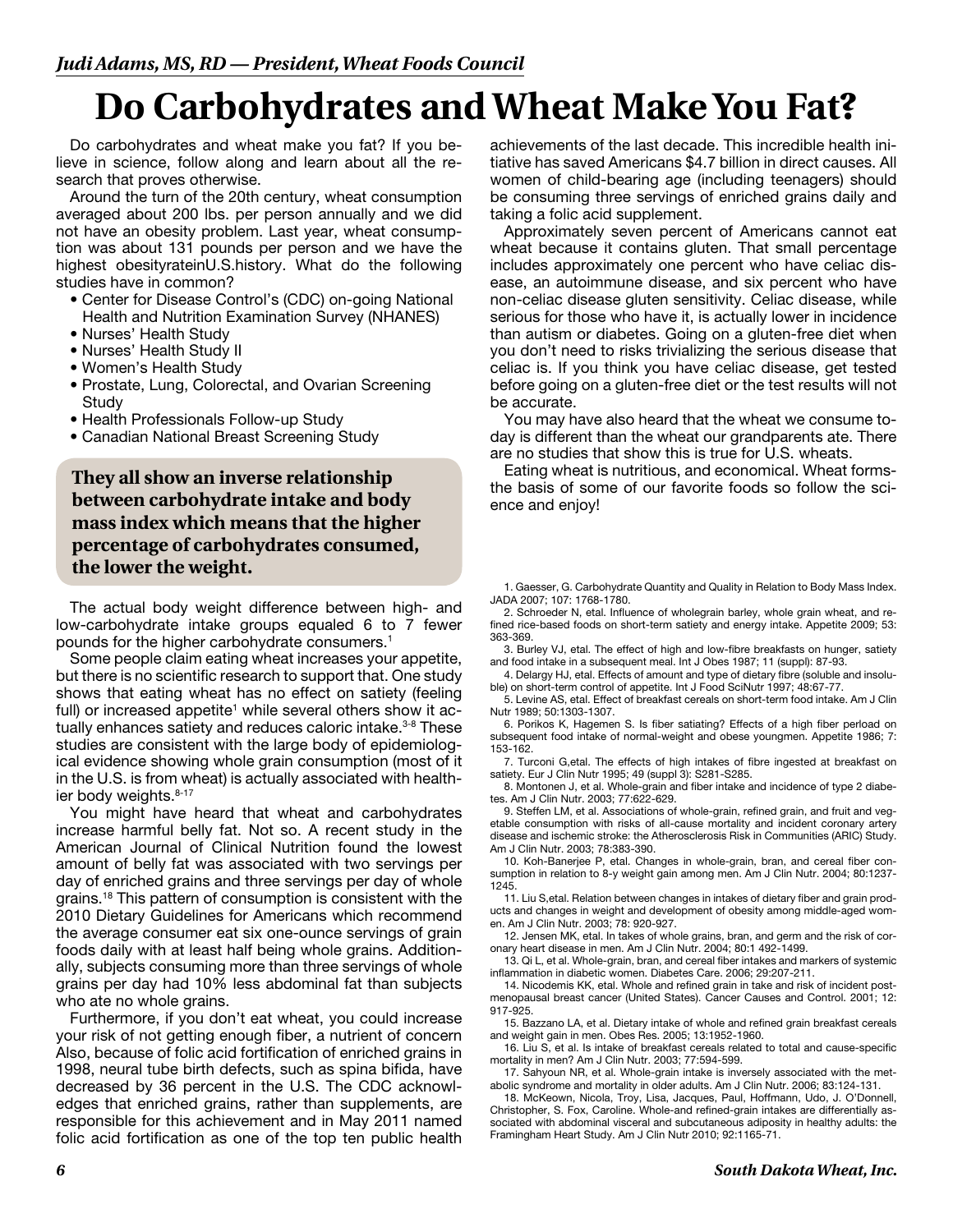# **Quality — The Basis For Every Profitable Farming Operation**

Having high quality seed gives the crop an extra boost when planted. High quality seed will have higher seed vigor, emerging and becoming established faster. There are many factors that affect seed vigor, a few of these are seed size and density, absence of mechanical damage and free of and damage caused by disease.

Seed size and density can be determined by looking at the test weight and the seed count. High test weight is an indicator of high density seed while the lower seed count usually indicates heavier seed. These factors are somewhat variety specific. The old winter wheat variety Vona is a good example of this. Vona had the characteristic of being a high yielding variety for its time; it would accomplish this by filling the 4th through 7th florets. Each additional seed filled would be smaller than the previous one in the floret. The smaller seeds produced would give Vona a very high test weight, 65 pounds plus in some cases while the same seeds that gave it the high test weight would result in a high seed count, 20,000 plus. The absence of any mechanical damage or damage caused by disease will be reflected in a high germination percentage.

Purchasing certified seed guarantees that the seed you are purchasing has been through a quality control system and that it is legal seed. All of the most popular varieties of spring and winter wheat have Plant Variety Protection (PVP) with or without Title V. Title V requires that the seed is sold as a class of certified seed. PVP varieties without Title

V can be sold as seed but only with the owner's permission. With either type of protection the seed can be saved by the grower and replanted for as many seasons as desired but it cannot be sold, traded or bartered for any type of seeding purposes.

Seed certification provides unbiased third party field inspection and variety verification while adhering to standards set down by the SDCIA board of directors, who are seed producers. Our standards have requirements for field history – certain crops cannot follow one another in the crop rotation, seed source – insures that an eligible class of seed was used, field isolation – minimizes the chances of out crossing and contamination, other crop and weed standards – minimizes the chances of having a field contaminated with undesirable crops and weeds, requirements for harvesting, handling and conditioning – maintains varietal purity. There are also standards for seed quality – minimum purity and germination. Each certified field will undergo electrophoresis testing after harvest; this is a protein test that verifies the variety in question. When the seed is sold each bag or container should be accompanied by a certification tag of bulk sales certificate. This is your proof of quality and certification.

The take home message from this is that when selecting your seed you should know the variety characteristics (yield, disease resistance, protein, etc.) that will provide you the best return for your

FARMERS

**INITIATIVE** 

## protect PLANT VARIETY PROTECTION ACT

eeds protected under the Plant Variety Protection Act (PVPA) may only be sold or advertised for seeding purposes by permission of the owner of the Certificate of Protection.

While the process for certification may differ slightly from state to state, the PVPA is a federal law and is uniform across all states

Most state institutions and private companies choose to protect the varieties using the PVPA

Farmers Yield Initiative is a coalition of public and private partners with the common goal of protecting the public and the grain industry by supporting plant variety improvement through research, education, certification, and PVP enforcement for your benefit.

area. The Crop Performance Testing (CPT) data is available at the following web site: *http://igrow. org/*. Use the search box in the upper right hand corner to find the most current CPT information. Also know your seed provider, most are local and you have probably driven past their seed production fields throughout the year. Lastly make use of certified seed. On average across all crops in certification there has been a 2 bushel advantage in yield over bin run seed. Directories of certified seed growers and the varieties produced are available at the SDCIA office, 605-688-4606, in the September issue of the Dakota Farmer for winter wheat and the November issue for all other crops.